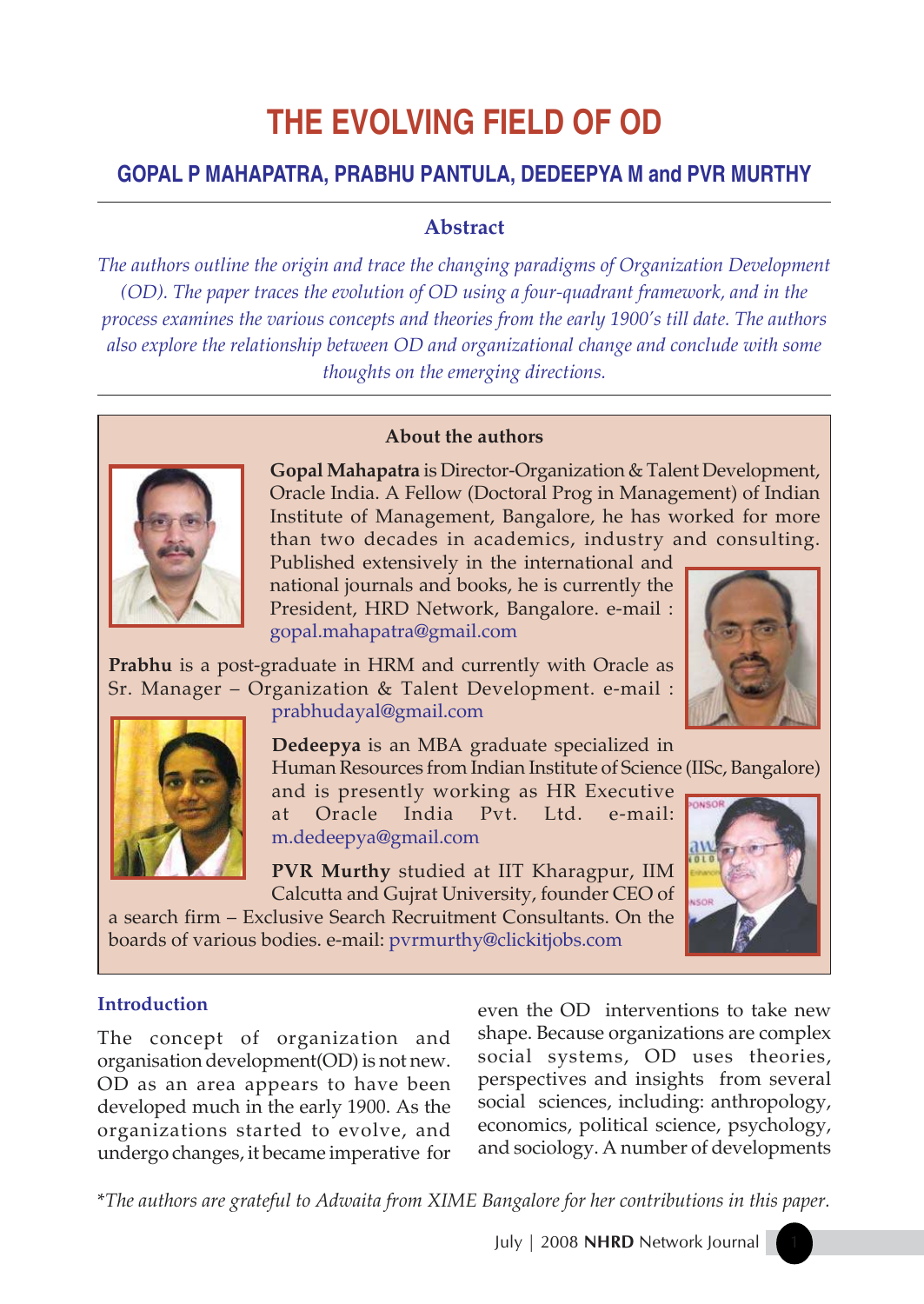in the behavioural sciences directly and indirectly have contributed to the evolution and growth of OD as a field. The authors in this article make an attemptto trace the evolution, growth and the future possibilities for the field of OD.

The term "Organization Development" was first coined in the literature in 1969, by Beckhard who termed it as an effort planned, organization-wide, and managed from the top, to increase organization effectiveness and health through planned interventions in the organization's 'processes,' using behavioral-science knowledge.

French and Bell, defined OD as a long-term effort, led and supported by top management, to improve an organization's visioning, empowerment, learning, and problem-solving processes, through an ongoing, collaborative management of organization culture—with special emphasis on the culture of intact work teams and other team configurations using the consultant-facilitator role and the theory and technology of applied behavioral science, including action research. [1]

## **Emergence of OD**

According to Cummings and Worley [6], OD emerged from four major backgrounds which are the 1) Laboratory trainings which was developed by Kurt Lewin, to help the employees react to information about their own behaviour; 2) Survey research feedback, which was formed by Kurt Lewin; 3) Action research by John Collier, Kurt Lewin, and William Whyte who discovered in 1940 that research needs to be closely linked to action if organizational members were to use it to manage change; 4) Productivity and Quality-of-Work –Life (QWL), which got developed in 1950's and it examined both the technical and the human sides of organizations and how they are interrelated.

## **Phase I: Early stages of OD**

#### *1911: Scientific Management Movement:*

Frederick Winslow Taylor talked about Scientific Management movement emphasizing time and motion studies and breaking jobs into small repetitive tasks in an attempt to find the one best way to do each job. To increase the motivation and to prevent soldering and slacking off, piece rate pay systems were designed. [2]

## *1922: New form of administration - Bureaucracy:*

Bureaucracy as defined by Max Weber was considered as the best and the most efficient way to organize people. During this period, it was considered that to create a well-organized company, strong hierarchy, rules, procedures, division of labour is a must. [3]

In the early 1900's scientific management was identified as the best way to organize work and bureaucracy as the best way to organize people. These were the prevailing paradigms for organizations.

## *1927-1932: Affect of social factors - Hawthorne Studies:*

These years saw the effect of social factors on productivity and morale. Hawthorne plant of Western Electric Company conducted the Hawthorne studies. It was considered that people came as a whole to the company with feelings and attitudes about the work and work environment. From the studies, it was concluded that simple repetitive work left the employees dispirited and concluded that group norms had more powerful effect on productivity than incentives. [4]

## *1938: Social Systems Perspective:*

Chester I. Barnard viewed organizations as social systems and proposed that authority derives from the willingness of subordinates to comply with directions rather than from positive power. [5]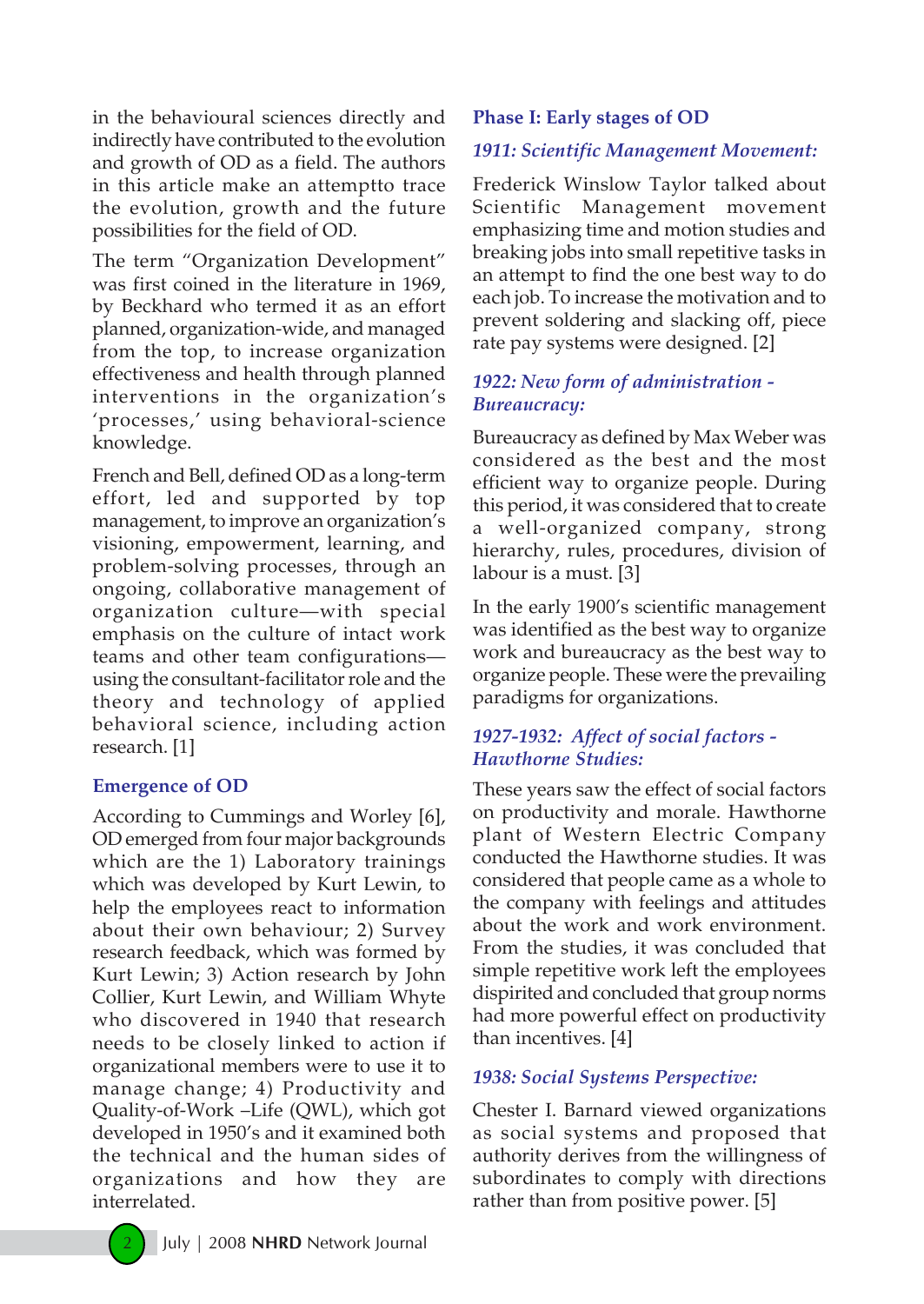#### *1939: Democratic Leadership:*

As the organization kept on evolving and changing, Lewin, Lippitt, and White demonstrated that democratic leadership was superior to authoritarian leadership in affecting the group climate and performance. It was found out that democratic leadership brings out the best in the groups while authoritarian leadership causes dependency, apathy, aggressiveness and poor performance. [6]

## *1940-48: Action Research & Survey Feedback:*

Action research started in the 1940s with applied studies by John Collier, Lewin and his colleagues, and William Whyte and Edith Hamilton. They showed that research could be used in the service of organization improvement if it was closely tied to action. Action research is highly collaborative, involving both OD practitioners and organization members.

Survey feedback also started in the 1940s and has become a major component of most company-wide OD interventions. It involves systematically collecting survey data about the organization and feeding them back to members so they can discover sources of problems and devise relevant solutions. Based on the work of Rensis Likert, Floyd Mann, and their colleagues, survey feedback resulted in a variety of instruments for assessing member attitudes towards organizations. [7]

## *1946-47: Laboratory Training:*

Laboratory trainings or "T" Trainings were introduced by Kurt Lewin, Kenneth Benne, Leland Bradford, Ronald Lippitt to improve interpersonal relations, increase self-understanding, and understand group dynamics. [8]

## **Phase II: Mid-Stages of OD**

The mid–stages OD advocated participative management, greater

attention to workers, social needs, training in interpersonal skills for supervisors, and a general "humanizing" of the workplace.

## *1951: Client Centered Therapy:*

Carl Rogers," in his Client Centred Therapy", demonstrated the efficacy of nondirected psychotherapy, which holds that individuals have within themselves the capacity to assume responsibility for their behaviour and mental health when provided with supportive caring climate. [9]

## *Socio-Technical Systems:*

In 1950's organizations were more looked into, as socio-technical systems stating that the organizations are comprised of a social as well as of a technical system and that changes in one system will affect the other. Work design is actually an application of socio-technical systems principles to humanize the work. This concept was introduced by Eric Trist and Ken Bamforth [10]

## *1954: Motivation and Personality:*

Abraham Maslow proposed that human motivation is dependent on hierarchy of needs from lower level needs such as physiological and survival needs to higher level needs such as esteem and self actualization. He postulated that when the lower level needs are satisfied, higher level will become dominant. [11]

## **Job enrichment:**

Frederick Hertzberg developed the concept of Job enrichment which is an attempt to motivate employees by giving them more responsibilties and challenges. This is in contrast to job enlargement which is essentially more work of the same level/complexity.

## *1957: Conflict between needs of organization and self-needs:*

Chris Argyris found out that there is an inherent conflict between the needs of the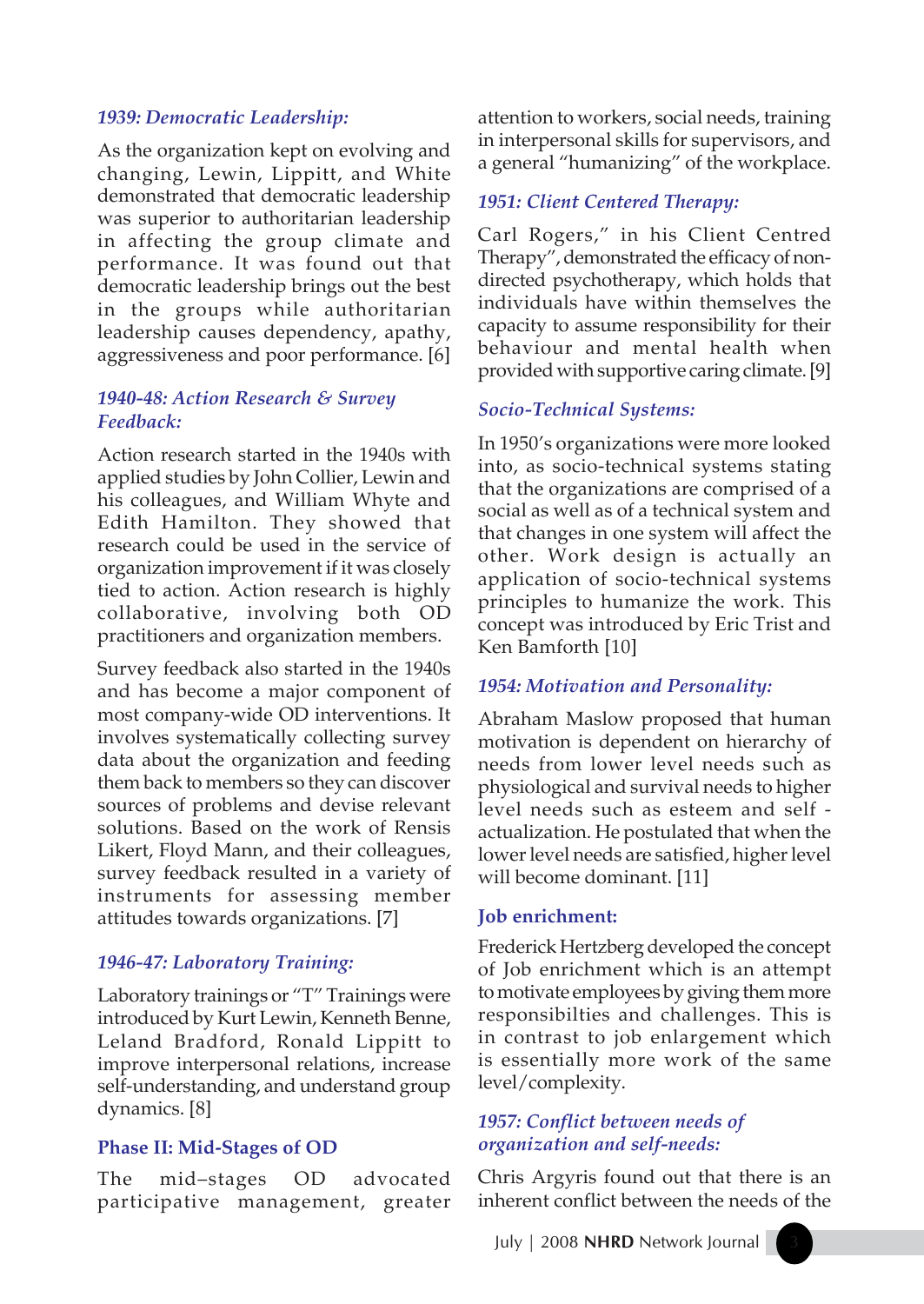organization and the needs of mature, healthy adults. And the organization should work towards resolving or balancing between the two needs. [12]

## *1960: Individual motivation theory and its impact on organization:*

In 1960, Douglas McGregor came up with the Theory X and Theory Y concept which states that those who subscribe to theory X assume that people are lazy, lack ambition, dislike responsibility, are self centered, resist change and need to be led. Those who subscribe to Theory Y assume that people have the potential to develop, to assume responsibility, and to pursue organizational goals if given a chance and environment to do so. [13]

## **Phase III: Present Stages of OD**

#### *1961: Mechanistic and Organic Structure:*

Burns and Stalker stated a clear demarcation between the two kinds or forms of organization mechanistic and organic, and also when each one of them is appropriate. He stated that in an environment of slow change, a mechanistic organization structure is appropriate but in an environment of high change an organic form is preferred. [14]

#### **New Patterns of Management:**

In his "New Patterns of Management", Rensis Likert presented data and theory, which showed superiority of a democratic leadership style, in which the leader is group oriented, goal oriented, and shares decision making with the work group. [15]

## **Systems thinking:**

One of the major breakthroughs in understanding the complex world of organizations is the field of systems theory. The field studies systems from the perspective of the whole system, its various subsystems and the recurring patterns in the relationships between the subsystems.

Systems theory has greatly influenced how we understand and change organizations.

## *1964: Managerial Grid Model:*

Robert Blake came up with the Managerial Grid model to understand management in terms of relations and leadership style.

## *1970: Dr. Demings Philosophy:*

Dr. W. Edwards Deming stated that the key for successful organization development is to practice continual improvement and think of manufacturing as a system, not as bits and pieces.

#### **Formula for Change:**

Richard Beckhard along with David Gleicher, came up with a Formula for Change, which proposes that the combination of organizational dissatisfaction, vision for the future and the possibility of immediate, tactical action must be stronger than the resistance within the organisation in order for meaningful change to occur.

## *1981: 7 S model for organization*

Based on their dedicated work with McKinsey, Richard Pascale and Anthony Athos came up with the 7 S strategy, a leading model in 1980's which takes into account all the seven factors for the successful implementation of a strategy shown in Figure 1. [16]



 *Figure 1 : 7 S strategies*

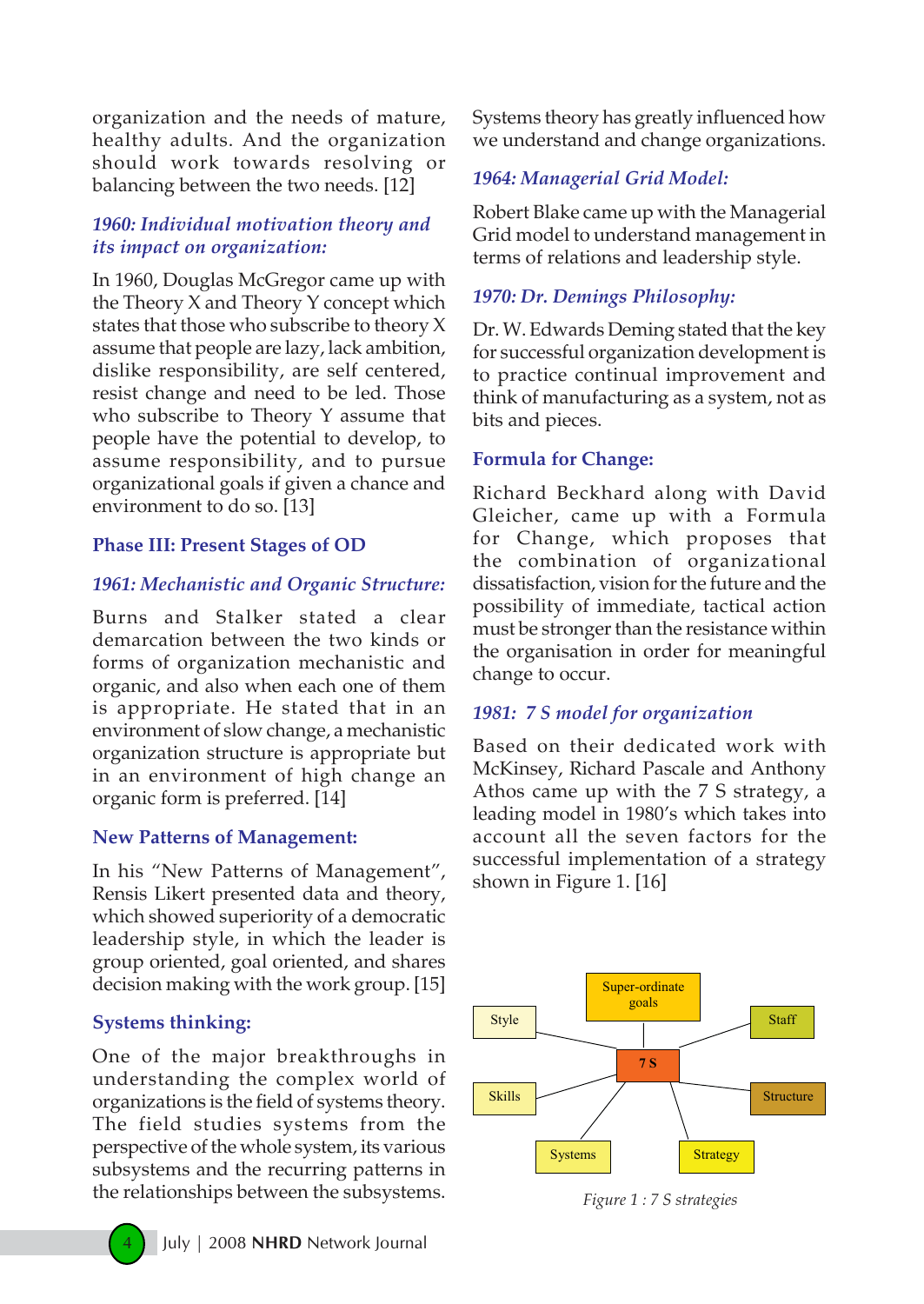## *1990: New paradigm in terms of organizational learning:*

Peter Senge came up with five disciplines and about the concept of learning organization. He defined learning organization as the organization in which groups of people continually enhance their capacity to create what they want to create. He postulated five disciplines personal mastery, mental models, building shared vision, team learning and systems thinking. [17]

## **A tool to elevate efficiency - Business process reengineering:**

Business process reengineering is a management tool to improve the efficiency and effectiveness of the processes existing within the organization. Here the organizations start looking at the process from a clean state perspective and then start building on it the processes in order to improve the way of conducting business.

## *1992: The Balance Scorecard Approach:*

Robert S Kaplan and David P. Norton introduced the Balance Scorecard approach which analyses whether the operational activities of a company are in alignment with the objectives in terms of vision and strategy. This looks into four major dimensions, the financial perspective, the customer perspective, internal processes and learning and growth.

## *1997: Shift from the organization - The Individualized Corporation*

Sumantra Ghoshal brought out a new aspect of philosophy in his book, The Individualized Corporation, which explores the collapse of an outdated corporate form and states that organizations should foucs on the power of the individual as the driver of value creation in the company, and the importance of the individual in management. [18]

## *a. Sustenance of relationships across geographies – Virtual Organization:*

A virtual organization makes use of the telecommunication tools to enable, maintain and sustain relationship across geographies or in distributed work environments. This results in a cost effective method of communication.

## *2004: Culture and its importance:*

The last few thoughts of Edgar Schein identifies three distinct levels in organizational cultures; artifacts and behaviours, espoused values and assumptions. He states that culture is one of the most important factor to change in an organization.

## *2005: Level playing field*

Thomas L. Friedman, came up with the concept of "World is flat" which analyses the progress of globalization with an emphasis on the 21st century. Here, world is flat means that the market place is flat is terms of commerce and competition, as in a level playing field. All the competitors have equal opportunity. [19]

## **Process consultation approach:**

Process consultation as developed by Edgar H.Schein at MIT, focusses on the interaction between the consultant and client. This approach helps to develop a shared understanding and meaning about specific challenges and resources as the consultant and client start working together.



Figure 2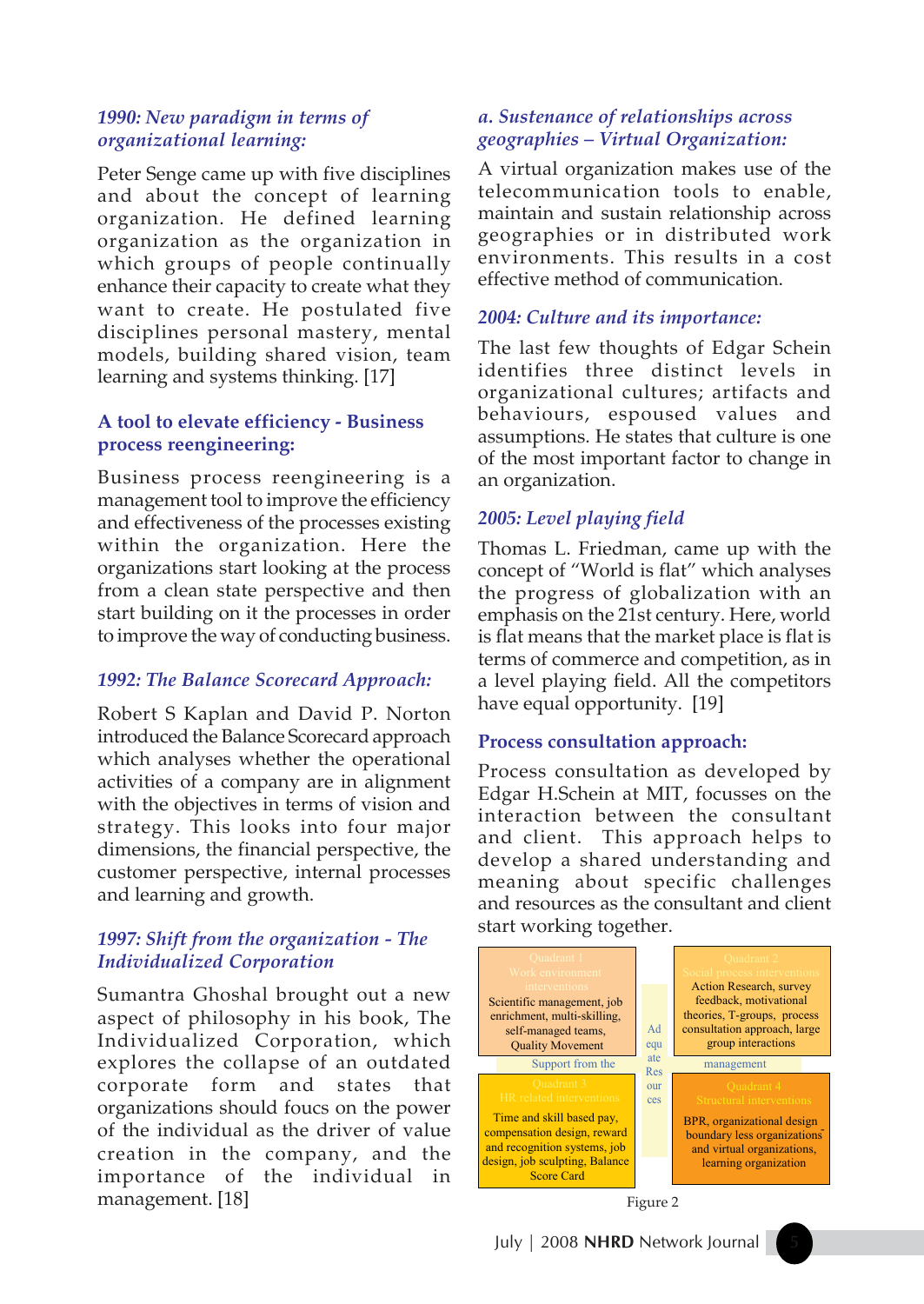#### **Evolution of OD – a Framework**

Over the last century, OD has evolved a complex and diverse body of knowledge and practice. Consolidating the theories and practices, OD interventions can be seen under four major quadrants, social process interventions, work environment interventions, HR related interventions and structural interventions. Figure 2 shows a few major interventions in each of these four quadrants.

#### **Rationale behind analysis of OD thought process**

The technological innovations, company mergers, acquisitions, leveraged buyouts, bankruptcies, success stories, downsizings, and changes in law have intensified. Along with this globalization has also resulted in creating opportunities in applying more OD applications. These ever changing aspects of organizations, led to the OD interventions also to evolve. Figure 3 shows the major change in the focus of OD interventions with the focus moving on from ownership/management to encompass the employees and from there on the customers and suppliers also.



*Figure 3: Change in stakeholders*

#### **Organizational change - a subset of OD:**

Change in the environment is occuring at an increasingly rapid pace. The elements which will drive the future will change so much that plans made today will no longer be applicable before they can be implemented [20]. Organizational change is a subset of OD. OD addresses an entire system, such as team, department, or total organization. To enable the OD interventions, change becomes very important and thus it can be referred to as the action part of OD. Change at one level of the organization—individual member, work team, or total organization—can affect other levels. Change in one part or design feature of the organization, such as a reward system, work design, or organization structure, can require supporting changes in other parts.

#### **Future generation OD- some perspectives**

Organizations of the present day are evolving on a continous basis. The population is becoming more and more diverse. The ability to work with diverse groups and also to mediate conflict is becoming more important. All forms of diversity are to be made integral to planning and implementing change [20]

Saul Eisen stated that the core of new corporations will be relatively small groups and if these groups are not critical to the mission of the organization, the work will tend to be outsourced, contracted or dumped. Because of this design change, consequently, professional service organizations would continue to grow in order to meet the needs of these companies while independent consultants, workfrom-home professionals, casual labor would become even more prevalent. [20]

Unrelenting shareholder demands for profitability, at any cost; increased pressure of institutional investors on markets are making it mandatory for the business to focus on bottom line and shareholder value [20].

The reliance on virtual teams is increasing rapidly which are supported by highspeed and wireless communication technologies [20].

The future generation of OD is dependent on all the above situations. As the organizations evolve, it becomes mandatory for OD interventions also to take new shape.